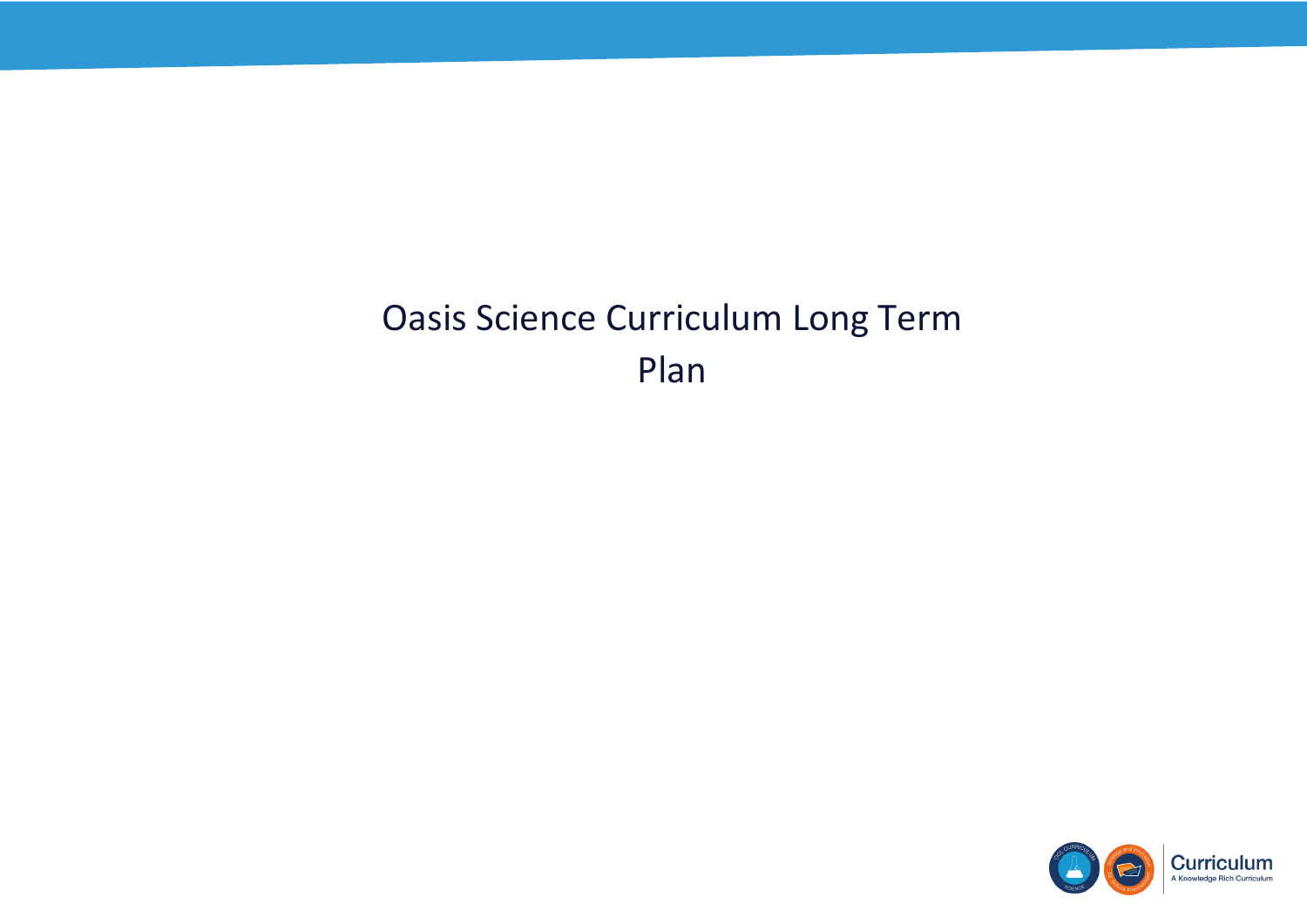| Year           | <b>Autumn 1</b>                                                                                                                                                                                                                                                                                                                                                                                                                                                                                                                                                                                                                                                                                                                                                                                                                                                                                                                                                                                                           | Autumn 2                                                                                                                                                                                                                                                                                                                                                                                                                                                                                                                                                                                                                                                                  | Spring 1                                                                                                                                                                                                                                                                                                                                                                                                                                                                                                                                                                                                                                                                                                                                                                                                                                                                                                                                     | Spring 2                                                                                                                                                                                                                                                                                                                                                                                                                                                                                                                                                                                                                                                                                                                   | Summer 1                                                                                                                                                                                                                                                                                                                                                                                                                                                                                                                                                                                                                                                                       | Summer 2                                                                                                                                                                                                                                                                                                                                                                                                                                                                                                                                                                                                                                                                                                                                                                                                                      |
|----------------|---------------------------------------------------------------------------------------------------------------------------------------------------------------------------------------------------------------------------------------------------------------------------------------------------------------------------------------------------------------------------------------------------------------------------------------------------------------------------------------------------------------------------------------------------------------------------------------------------------------------------------------------------------------------------------------------------------------------------------------------------------------------------------------------------------------------------------------------------------------------------------------------------------------------------------------------------------------------------------------------------------------------------|---------------------------------------------------------------------------------------------------------------------------------------------------------------------------------------------------------------------------------------------------------------------------------------------------------------------------------------------------------------------------------------------------------------------------------------------------------------------------------------------------------------------------------------------------------------------------------------------------------------------------------------------------------------------------|----------------------------------------------------------------------------------------------------------------------------------------------------------------------------------------------------------------------------------------------------------------------------------------------------------------------------------------------------------------------------------------------------------------------------------------------------------------------------------------------------------------------------------------------------------------------------------------------------------------------------------------------------------------------------------------------------------------------------------------------------------------------------------------------------------------------------------------------------------------------------------------------------------------------------------------------|----------------------------------------------------------------------------------------------------------------------------------------------------------------------------------------------------------------------------------------------------------------------------------------------------------------------------------------------------------------------------------------------------------------------------------------------------------------------------------------------------------------------------------------------------------------------------------------------------------------------------------------------------------------------------------------------------------------------------|--------------------------------------------------------------------------------------------------------------------------------------------------------------------------------------------------------------------------------------------------------------------------------------------------------------------------------------------------------------------------------------------------------------------------------------------------------------------------------------------------------------------------------------------------------------------------------------------------------------------------------------------------------------------------------|-------------------------------------------------------------------------------------------------------------------------------------------------------------------------------------------------------------------------------------------------------------------------------------------------------------------------------------------------------------------------------------------------------------------------------------------------------------------------------------------------------------------------------------------------------------------------------------------------------------------------------------------------------------------------------------------------------------------------------------------------------------------------------------------------------------------------------|
| $\overline{7}$ | <b>Topic: Particles</b><br>Routines and Expectations (optional)<br>2.<br>Variables<br>3.<br><b>Using Scientific Equipment</b><br>Following a Method<br><b>Drawing Graphs</b><br>5.<br>Analysing Graphs<br>6.<br>Maths in Science<br>7.<br>Particle model – states of matter (inc. density)<br>9.<br><b>Brownian motion</b><br>10. Particle model- advantages and disadvantages<br>(EXT)<br>11. Changes of state<br>12. Melting and Boiling points<br>13. Expansion and contraction (with ice as an<br>exception)<br>14. Diffusion, osmosis, active transport<br>15. Atoms and elements<br>16. Compounds and mixtures<br>17. Symbols and formulae<br>18. Structure of an atom<br><b>Skills/working scientifically:</b><br>Introduce accuracy, precision, repeatability,<br>reproducibility<br>Evaluation of risks<br>Introduction of variables<br>Apply mathematical concepts<br>Present data using appropriate methods<br>Interpret observations and data and draw conclusions<br>Understand use of chemical nomenclature | Topic: Types of reaction and the periodic<br>table<br>Physical and Chemical reactions<br>2.<br>Pure substances and solubility<br>Rates of dissolving<br>3.<br>4.<br>Filtration<br>Crystallisation (linking to evaporation)<br>5.<br>Simple Distillation<br>6.<br>7.<br>Chromatography<br>Acids and Alkalis<br>8.<br>9.<br>Indicators<br>10. Neutralisation<br>11. The periodic table – structure<br>12. History of the periodic table<br>13. Metals and non-metals<br>14. Alloys (EXT)<br>15. Ceramics, Polymers, Composite<br><b>Skills/working scientifically:</b><br>Present data using appropriate methods<br>Interpret observations and data and draw<br>conclusions | <b>Topic: Forces</b><br>Identifying forces - contact vs non-contact<br>2.<br>Balanced and unbalanced forces<br><b>Resultant force</b><br>Newton's Laws (EXT)<br>5.<br>Hooke's Law- practical and graph skills<br>Friction- advantages and disadvantage<br>6.<br>Streamlining- everyday examples and<br>linked to particles (EXT)<br>Moments<br>8.<br>Speed calculations<br>9<br>10. Distance- time graph<br>11. Velocity-time graph<br>12. Gravity, weight and mass<br>13. Solar system<br>14. Day and night<br>15. Seasons<br>16. Galaxies and universe<br>17. Light year<br><b>Skills/working scientifically:</b><br>Changing scientific theories<br>Identifying types of variables<br>Use a range of methods to carry out<br>investigations<br>Apply mathematical concepts<br>Present data using appropriate methods<br>Interpret observations and data and draw<br>conclusions<br>Evaluate data showing awareness of sources of<br>error | <b>Topic: Energy</b><br>Different types of energy stores<br>2.<br>Energy in food<br>3.<br>Energy transfers<br>$\overline{4}$<br>Sankey diagrams (EXT)<br><b>Efficiency calculations</b><br>5.<br>Heating and thermal equilibrium<br>6.<br>7 <sub>1</sub><br>Conduction, convection and<br>radiation<br>Preventing heat loss- practical<br>8.<br>skills<br>Renewable and non-renewable<br>9.<br>Renewables- advantages and<br>disadvantages<br>11. Nuclear energy<br>12. Calculations: power and energy<br>costs<br>Skills:<br>Apply mathematical concepts<br>Present data using appropriate<br>methods<br>Interpret observations and data and<br>draw conclusions<br>Understand use of SI units<br>Use basic data analysis | Topic: Interdependence and cells<br>1. Living things: MRS NERG<br>2.<br>5 Kingdoms and classes<br>Classification and keys<br>3.<br>Food chains<br>5.<br>Food webs<br>Pyramids of numbers<br>6.<br>Pyramids of biomass (EXT)<br>7.<br>Environment and habitats<br>8.<br>9.<br>Competition<br>10. Sampling techniques (EXT)<br>11. Animal cells<br>12. Plant cells<br>13. Prokaryotic vs eukaryotic<br>14. Microscopes<br>15. Microscope calculations (EXT)<br>16. Specialised cells<br>17. Stem cells<br>18. Cells, tissues, organs, systems<br><b>Skills/working scientifically:</b><br>Apply sampling techniques<br>Apply mathematical concepts<br>Understand use of SI units | <b>Topic: Reproduction and Variation</b><br>Male and female reproductive organs in<br>humans and plants<br>Gametes - humans and plants<br>Fertilisation in humans<br>3.<br>Pregnancy and gestation<br>$\overline{4}$<br>Effect of maternal lifestyle<br>5.<br>6.<br>Menstrual cycle<br>Pollination and seed dispersal<br>7.<br>Quantitative investigations of dispersal<br>8.<br>mechanisms<br>Genetic and environmental variation<br>9.<br>10.<br>Genetic cross diagrams (EXT)<br>11. Genetic diseases and sexual<br>determination (EXT)<br>12. Variation<br>13. Adaptation<br>14. Natural Selection<br>15. Selective Breeding<br>16. Endangered species and extinction<br>17. Biodiversity<br>18. Extremophiles (EXT)<br><b>Skills/working scientifically:</b><br>Apply sampling techniques<br>Changing scientific theories |
|                | Milestones/outcomes:                                                                                                                                                                                                                                                                                                                                                                                                                                                                                                                                                                                                                                                                                                                                                                                                                                                                                                                                                                                                      | Milestones/outcomes:                                                                                                                                                                                                                                                                                                                                                                                                                                                                                                                                                                                                                                                      | Understand use of SI units<br>Milestones/outcomes:                                                                                                                                                                                                                                                                                                                                                                                                                                                                                                                                                                                                                                                                                                                                                                                                                                                                                           | Milestones/outcomes:                                                                                                                                                                                                                                                                                                                                                                                                                                                                                                                                                                                                                                                                                                       | Milestones/outcomes:                                                                                                                                                                                                                                                                                                                                                                                                                                                                                                                                                                                                                                                           | Milestones/outcomes:                                                                                                                                                                                                                                                                                                                                                                                                                                                                                                                                                                                                                                                                                                                                                                                                          |
|                | HPA: To know what is meant by Brownian motion and explain                                                                                                                                                                                                                                                                                                                                                                                                                                                                                                                                                                                                                                                                                                                                                                                                                                                                                                                                                                 | HPA: To know what we mean by alloys and their useful                                                                                                                                                                                                                                                                                                                                                                                                                                                                                                                                                                                                                      | HPA: To know what we mean by 'moments' and how to                                                                                                                                                                                                                                                                                                                                                                                                                                                                                                                                                                                                                                                                                                                                                                                                                                                                                            | HPA: To know how to calculate power and                                                                                                                                                                                                                                                                                                                                                                                                                                                                                                                                                                                                                                                                                    | HPA: To know what we mean by                                                                                                                                                                                                                                                                                                                                                                                                                                                                                                                                                                                                                                                   | HPA: To know which hormones are involved in the                                                                                                                                                                                                                                                                                                                                                                                                                                                                                                                                                                                                                                                                                                                                                                               |
|                | its significance<br>MPA: To know what is meant by diffusion, active transport and<br>osmosis<br>Transition: To know what is meant by the particle model and<br>what it can demonstrate<br>Oracy:<br>Spelling bee of key terms<br>Careers:<br>Poster competition 'carrying out experiments in real life<br>situations'                                                                                                                                                                                                                                                                                                                                                                                                                                                                                                                                                                                                                                                                                                     | properties<br>MPA: To know what we mean by ceramics, polymers<br>and composites and their properties<br>Transition: To know the structure of the periodic table<br>and how we can take information from it<br>Oracy:<br>Intergroup quiz<br>Careers:<br>Either:<br>Include a 'forensic chromatography' lesson<br>Poster showing jobs that involve 'chemistry'                                                                                                                                                                                                                                                                                                              | interpret diagrams and calculate the turning force<br>MPA: To know how to use speed formula and perform<br>calculations<br>Transition: To know what is meant by 'resultant force'<br>and how to calculate<br>Oracy:<br>Presentation on 'our solar system'<br>Careers:<br>Be a designer- make/design model of a future vehicle!                                                                                                                                                                                                                                                                                                                                                                                                                                                                                                                                                                                                               | energy costs<br>MPA: To know how to calculate energy<br>efficiencv<br>Transition: To know the advantages and<br>disadvantages of renewable energy<br>Oracy:<br>Inter-house science quiz<br>Careers<br>Presentation on -why our future energy use<br>must be 'green'.                                                                                                                                                                                                                                                                                                                                                                                                                                                       | 'competition' and be able to interpret<br>information<br>MPA: To be able to identify prokaryotic<br>and eukaryotic cells and be able to<br>interpret said diagrams/photos<br>Transition: To know where the organs,<br>systems, tissues and cells of the human<br>body are and what they do.<br>Oracy:<br>Essay competition/presentation on 'how<br>life is interconnected'<br>Careers:<br>Poster/presentation on 'careers working<br>with animals e.g. vet, vet nurse, zoos, SSI,<br>farming '                                                                                                                                                                                 | menstrual cycle and how to interpret diagrams.<br>MPA: To know how to draw and interpret genetic<br>cross diagrams.<br>Transition: To know what we mean by adaptation and<br>explain how this 'works'<br>Oracy:<br>Summer quiz or spelling bee<br>Careers:<br>Science fayre - pupil exhibit work from previous<br>terms and focus on careers where science is related<br>to job/profession.                                                                                                                                                                                                                                                                                                                                                                                                                                   |



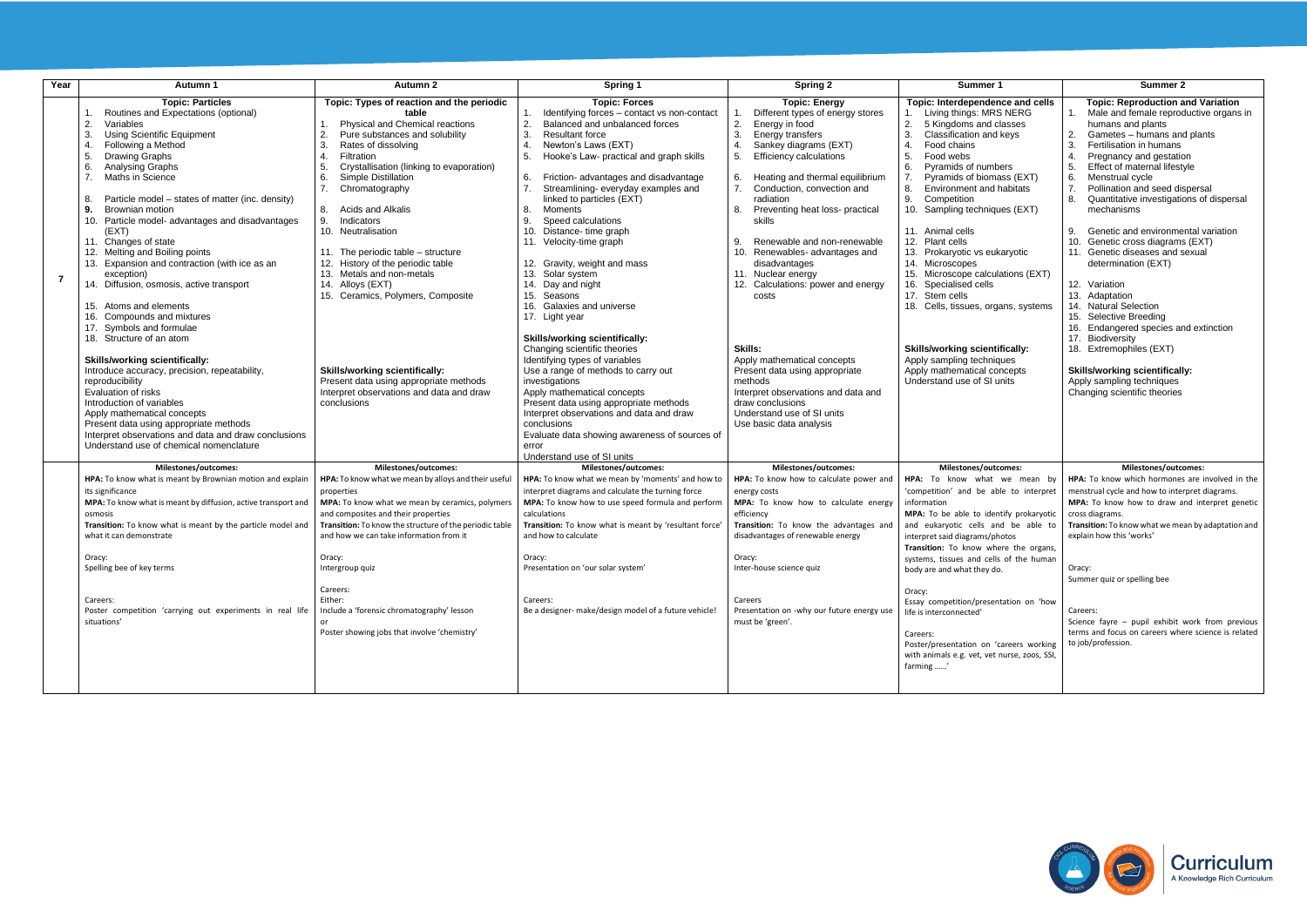*\*Please note: Skills and working scientifically is interleaved throughout our course. We have indicated here where they are delivered most explicitly.*

New content **Content moved within a half term** Content moved from one half term to another Content moved from year 8 to year 7





|   | <b>Topic: Chemical reactions</b>                               | <b>Topic: Reactions and the environment</b>         | <b>Topic: Waves and Pressure</b>                        | <b>Topic: Electricity and Magnetism</b>      | <b>Topic: Energy from food</b>              | <b>Topic: Keeping Healthy</b>                       |
|---|----------------------------------------------------------------|-----------------------------------------------------|---------------------------------------------------------|----------------------------------------------|---------------------------------------------|-----------------------------------------------------|
|   | Atomic Structure                                               | The Reactivity series                               | Producing sounds                                        | 1. Static electricity                        | Food groups<br>$\mathbf{1}$ .               | 1. Sub cellular structures (recap)                  |
|   | 2.<br><b>Electronic Configuration</b>                          | 2.<br>Displacement reactions                        | 2.<br>How sound travels                                 | Conductors and Insulators<br>2.              | 2.<br>Balanced and unbalanced diets         | Cells, tissues, organs and systems<br>2.            |
|   | $\mathbf{3}$<br>Ar and Mr (EXT)                                | 3.<br><b>Extracting metals</b>                      | 3.<br>Hearing sounds - structure of the ear             | 3.<br><b>Electrical circuits</b>             | 3.<br>Energy in food                        | 3.<br>The lungs                                     |
|   | Alkali metals (group 1)<br>$\overline{4}$                      | Rates of reaction (EXT)<br>4.                       | Properties of sound waves<br>4.                         | 4.<br>Current                                | $\overline{4}$<br>Tissues and organs of the | <b>Breathing</b>                                    |
|   | 5.<br>Halogens (Group 7)                                       | 5.<br>Thermal decomposition and catalysts           | 5.<br>Wave calculations                                 | 5.<br>Potential difference                   | digestive system                            | .5.<br>Gas exchange                                 |
|   | 6.<br>Noble Gases (Group 0)                                    |                                                     | 6.<br>Using sound: ultrasound and echo waves            | Measuring potential difference<br>6.         | 5.<br>Digestion                             | The heart and blood<br>6.                           |
|   | $\overline{7}$<br>Reactivity of Group 1 and 7 (EXT)            | 6.<br>Composition of the Earth                      |                                                         | 7.<br>Series and Parallel circuits           | 6.<br>Absorption - diffusion, active        | The circulatory system                              |
|   | Naming compounds (EXT)<br>8.                                   | 7 <sub>1</sub><br>Structure of the Earth            | 7.<br>Waves – EM waves (inc water waves)                | Resistance in a circuit<br>8.                | transport, osmosis (EXT)                    | The skeletal & muscular system<br>8.                |
|   | 9.<br>Writing formulae (EXT)                                   | 8.<br>The Rock Cycle                                | 8.<br>Transverse and longitudinal (EXT)                 | 9.<br>Power in a circuit                     | 7.<br>Enzymes in the digestive              | 9.<br>Aerobic respiration                           |
|   | Exothermic and endothermic reactions<br>10.                    | 9.<br>Igneous rocks                                 | 9.<br>The eye and light                                 |                                              | system                                      | 10. Anaerobic respiration                           |
|   | 11. Testing for gases                                          | Sedimentary rocks<br>10.                            | 10. Reflection (diffuse and specular)                   | 10. Magnets                                  |                                             | 11. Exercise and respiration                        |
|   |                                                                | 11. Metamorphic rocks                               | 11. Refraction (inc. prisms)                            | 11. Making Magnets                           | 8.<br>Photosynthesis                        |                                                     |
|   | 12. Metals and oxygen                                          | 12. Fossil fuel formation                           | 12. Seeing colour (EXT)                                 | 12. Drawing magnetic fields                  | Leaf adaptations - Gas<br>9.                | 12. Communicable vs non communicable                |
| 8 | 13. Metals and acid reactions                                  |                                                     |                                                         | 13. Earth's magnetic field                   | exchange                                    | diseases                                            |
|   | 14. Acids and hydroxides                                       | 13. The Earth's Atmosphere                          | 13. Pressure (over area)                                | 14. Electromagnets                           | 10. Rood adaptation - Absorption of         | 13. Microorganisms                                  |
|   | 15. Acids and carbonates                                       | 14. The carbon cycle                                | 14. Pressure (in liquids)                               | 15. Using Electromagnets (inc.               | water                                       | 14. Pathogens                                       |
|   | 16. Combustion                                                 | 15. Climate change and the greenhouse               | 15. Pressure (in gases)                                 | introduction to D.C. motors)                 | 11. Transpiration/translocation             | 15. Antibiotics                                     |
|   | 17. Word and symbol equations                                  | effect                                              |                                                         |                                              | (EXT)                                       | 16. Human defences                                  |
|   | 18. Balancing equations                                        | 16. Finite resources and recycling                  | <b>Skills/working scientifically:</b>                   | <b>Skills/working scientifically:</b>        | 12. Testing for starch                      | 17. Vaccination (EXT)                               |
|   | 19. Conservation of mass                                       |                                                     | Apply mathematical concepts                             | Apply mathematical concepts                  |                                             | 18. Drugs & lifestyle choices                       |
|   |                                                                | <b>Skills/working scientifically:</b>               | Present data using appropriate methods                  | Changing scientific theories                 |                                             |                                                     |
|   | <b>Skills/working scientifically:</b>                          | Accuracy, prevision, repeatability, reliability     | Interpret observations and data and draw                | Understand use of SI units                   | <b>Skills/working scientifically:</b>       | <b>Skills/working scientifically:</b>               |
|   | Changing scientific theories                                   | Evaluation of risks                                 | conclusions                                             |                                              | Present data using appropriate              | Changing scientific theories                        |
|   | Understand use of chemical non-nomenclature                    | Making scientific predictions                       | Understand use of SI units                              |                                              | methods                                     | Present data using appropriate methods              |
|   | Present data using appropriate methods                         | Carry out scientific enquires to test predictions   |                                                         |                                              | Interpret observations and data and         | Interpret observations and data and draw            |
|   | Interpret observations and data and draw conclusions           | Types of variables                                  |                                                         |                                              | draw conclusions                            | conclusions                                         |
|   |                                                                | Use basic data analysis                             |                                                         |                                              |                                             | Evaluate data showing awareness of sources          |
|   |                                                                |                                                     |                                                         |                                              |                                             | of error                                            |
|   | <b>Milestones/outcomes:</b>                                    | <b>Milestones/outcomes:</b>                         | <b>Milestones/outcomes:</b>                             | Milestones/outcomes:                         | <b>Milestones/outcomes:</b>                 | <b>Milestones/outcomes:</b>                         |
|   | HPA: To know the trends in the reactivity of group 1 and 7 and | HPA: To know what we mean by climate change and     | HPA: To know definitions for pressure in gases, liquids | HPA: To know what we mean by power and       | HPA: To know how particles are absorbed     | HPA: To know what is meant by antibiotics and how   |
|   | to be able to explain the reasons for them.                    | the greenhouse effect and the damage it causes      | and over area                                           | how to calculate                             | in the gut and can explain the terms        | they work                                           |
|   | MPA: To know how to write the electron configuration of        | MPA: To know the processes in the carbon cycle and  | MPA: To know what is meant by refraction and explain    | MPA: To know how series and parallel         | diffusion, active transport and osmosis.    | MPA: To know both the aerobic and anaerobic         |
|   | different atoms and be able to explain how the differences     | the interdependence of it.                          | why this happens.                                       | circuits are drawn and be able to calculate  | MPA: To know the photosynthesis symbol      | equations and where they occur                      |
|   | affect the reactions.                                          | Transition: To know what we mean by displacement    | Transition: To know what is meant by the law of         | current and voltage from them.               | equation and explain factors affecting it   | Transition: To know the main organs, tissues and    |
|   | Transition: To know the general structure of an atom and be    | reactions and why they happen.                      | reflection and draw accurately                          | Transition: To know how to draw electrical   | Transition: To know the tissues and organs  | systems of the body and their main functions.       |
|   | able to describe the characteristics of the particles.         |                                                     |                                                         | circuit diagrams and how current and voltage | of the digestive system and what they do.   |                                                     |
|   |                                                                | Oracy:                                              | Oracy:                                                  | changes.                                     |                                             | Oracy:                                              |
|   | Oracy:                                                         | Make a model- competition. rock cycle, carbon cycle | Interhouse term quiz                                    |                                              | Oracy:                                      | Summer quiz/spelling bee on whole of year key words |
|   |                                                                | or climate change.                                  |                                                         | Oracy:                                       | Competition - annotated diagram of the      |                                                     |
|   | Spelling bee between classes - top 20 terms                    |                                                     |                                                         | Interhouse spelling bee                      | human digestive system                      |                                                     |
|   |                                                                |                                                     | Careers:                                                |                                              |                                             | Careers:                                            |
|   | Careers:                                                       | Careers:                                            | Poster on work of e.g. radiographers, opticians,        |                                              | Careers:                                    | Investigate and then produce a poster on 'how       |
|   | Where risk assessments are used in different careers           | Poster/project on 'who are geologist- what do they  | ophthalmologist.                                        | Careers:                                     | 'Food industry' poster                      | science is involved in most industries'             |
|   | poster/project                                                 | do?                                                 |                                                         | Poster on 'what is involved in becoming an   |                                             |                                                     |
|   |                                                                |                                                     |                                                         | electrical engineer/electrician              |                                             |                                                     |
|   |                                                                |                                                     |                                                         |                                              |                                             |                                                     |
|   |                                                                |                                                     |                                                         |                                              |                                             |                                                     |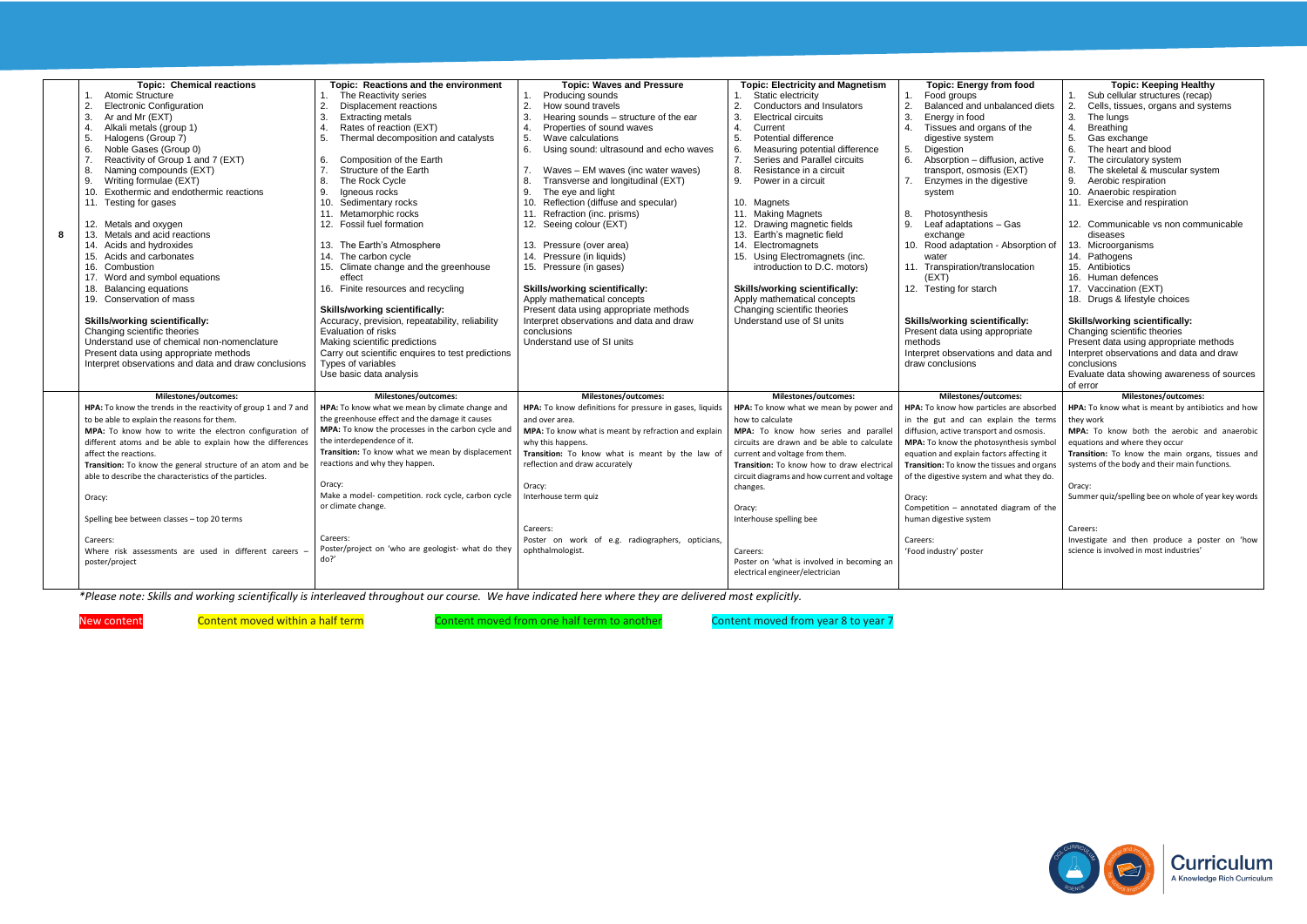| Year<br>Group | <b>Autumn 1</b>                                                                                                                                                                                                                                                                                                                                                                                                                                                                                                                                                                                                                                                                                                                                                                                                                                                                                                                                                                                                                                                                                                     | <b>Autumn 2</b>                                                                                                                                                                                                                                                                                                                                                                                                                                                                                                                                                                                                                                                                                                                                                                                                                                                                                                                                                                                                                                                                                                                                                                                                                                                                                                                                                                                                                                                                                                                                                                                                             | Spring 1                                                                                                                                                                                                                                                                                                                                                                                                                                                                                                                                                                                                                                                                                                                                                                                                                                                                                                                                                                                                                                                                                                                                                                                                                                                                                                                                                                 | <b>Spring 2</b>                                                                                                                                                                                                                                                                                                                                                                                                                                                                                                                                                                                                                                                                                                                                                                                                                                                                                                                                                                                                                                                                                                                                                                                                                                                                                                                  | <b>Summer 1</b>                                                                                                                                                                                                                                                                                                                                                                                                                                                                                                                                                                                                                                                                                                                                                                                                                                                                                                                                                                                                                                                                                                                          | <b>Summer 2</b>                                                                                                                                                                                                                                                                                                                                                                                                                                                                                                                                                                                                                                                                                                                                                                                                                            |
|---------------|---------------------------------------------------------------------------------------------------------------------------------------------------------------------------------------------------------------------------------------------------------------------------------------------------------------------------------------------------------------------------------------------------------------------------------------------------------------------------------------------------------------------------------------------------------------------------------------------------------------------------------------------------------------------------------------------------------------------------------------------------------------------------------------------------------------------------------------------------------------------------------------------------------------------------------------------------------------------------------------------------------------------------------------------------------------------------------------------------------------------|-----------------------------------------------------------------------------------------------------------------------------------------------------------------------------------------------------------------------------------------------------------------------------------------------------------------------------------------------------------------------------------------------------------------------------------------------------------------------------------------------------------------------------------------------------------------------------------------------------------------------------------------------------------------------------------------------------------------------------------------------------------------------------------------------------------------------------------------------------------------------------------------------------------------------------------------------------------------------------------------------------------------------------------------------------------------------------------------------------------------------------------------------------------------------------------------------------------------------------------------------------------------------------------------------------------------------------------------------------------------------------------------------------------------------------------------------------------------------------------------------------------------------------------------------------------------------------------------------------------------------------|--------------------------------------------------------------------------------------------------------------------------------------------------------------------------------------------------------------------------------------------------------------------------------------------------------------------------------------------------------------------------------------------------------------------------------------------------------------------------------------------------------------------------------------------------------------------------------------------------------------------------------------------------------------------------------------------------------------------------------------------------------------------------------------------------------------------------------------------------------------------------------------------------------------------------------------------------------------------------------------------------------------------------------------------------------------------------------------------------------------------------------------------------------------------------------------------------------------------------------------------------------------------------------------------------------------------------------------------------------------------------|----------------------------------------------------------------------------------------------------------------------------------------------------------------------------------------------------------------------------------------------------------------------------------------------------------------------------------------------------------------------------------------------------------------------------------------------------------------------------------------------------------------------------------------------------------------------------------------------------------------------------------------------------------------------------------------------------------------------------------------------------------------------------------------------------------------------------------------------------------------------------------------------------------------------------------------------------------------------------------------------------------------------------------------------------------------------------------------------------------------------------------------------------------------------------------------------------------------------------------------------------------------------------------------------------------------------------------|------------------------------------------------------------------------------------------------------------------------------------------------------------------------------------------------------------------------------------------------------------------------------------------------------------------------------------------------------------------------------------------------------------------------------------------------------------------------------------------------------------------------------------------------------------------------------------------------------------------------------------------------------------------------------------------------------------------------------------------------------------------------------------------------------------------------------------------------------------------------------------------------------------------------------------------------------------------------------------------------------------------------------------------------------------------------------------------------------------------------------------------|--------------------------------------------------------------------------------------------------------------------------------------------------------------------------------------------------------------------------------------------------------------------------------------------------------------------------------------------------------------------------------------------------------------------------------------------------------------------------------------------------------------------------------------------------------------------------------------------------------------------------------------------------------------------------------------------------------------------------------------------------------------------------------------------------------------------------------------------|
|               | <b>Topic: Chemistry Fundamentals</b>                                                                                                                                                                                                                                                                                                                                                                                                                                                                                                                                                                                                                                                                                                                                                                                                                                                                                                                                                                                                                                                                                | <b>Topic: Investigative Chemistry</b>                                                                                                                                                                                                                                                                                                                                                                                                                                                                                                                                                                                                                                                                                                                                                                                                                                                                                                                                                                                                                                                                                                                                                                                                                                                                                                                                                                                                                                                                                                                                                                                       | <b>Physics - Energy and Waves</b><br>Topic:                                                                                                                                                                                                                                                                                                                                                                                                                                                                                                                                                                                                                                                                                                                                                                                                                                                                                                                                                                                                                                                                                                                                                                                                                                                                                                                              | <b>Topic: Forces</b>                                                                                                                                                                                                                                                                                                                                                                                                                                                                                                                                                                                                                                                                                                                                                                                                                                                                                                                                                                                                                                                                                                                                                                                                                                                                                                             | <b>Topic: Cell Biology</b>                                                                                                                                                                                                                                                                                                                                                                                                                                                                                                                                                                                                                                                                                                                                                                                                                                                                                                                                                                                                                                                                                                               | <b>Topic: Communicable Diseases</b>                                                                                                                                                                                                                                                                                                                                                                                                                                                                                                                                                                                                                                                                                                                                                                                                        |
| 9             | Knowledge:<br>Changing states of matter<br>Atoms and elements<br>2.<br>Compounds and formulae<br>4.<br>Pure substances and solutions<br>5 <sub>0</sub><br>Separation techniques<br>6.<br>RP: Chromatography<br><b>Changing Atomic Theories</b><br>Protons, Neutrons and Electrons<br>8.<br>9.<br>Electron configuration<br>10. Isotopes and relative atomic mass<br>11. The periodic table<br>12. The modern periodic table<br>13. Mini Quiz<br>14. Metals and non-metals<br>15. Uses of metals<br>16. Corrosion (Separate only)<br>17. Corrosion prevention (Separate<br>only)<br>18. Transition metals (Separate only)<br>19. Typical properties (Separate only)<br>20. Alloys<br>21. Properties and uses of alloys<br>(Separate only)<br>22. Alkali metals<br>23. Halogens<br>24. Noble Gases<br>25. Gas tests<br>Skills:<br>Calculate the number of protons,<br>neutrons and electrons for different<br>elements<br>Naming apparatus<br>Selecting appropriate apparatus<br>Explaining why certain apparatus is<br>used<br>Accuracy (comparison to true value)<br>Select the best hypothesis based on<br>results | Knowledge:<br>lonic bonding part 1<br>lonic bonding part 2<br>2.<br>Properties of ionic bonding<br>Covalent bonding<br>4.<br>5.<br>Properties of covalent structures<br>6.<br><b>Giant covalent structures</b><br>7.<br>Nanoparticles (Separate only)<br>8.<br>Metallic Bonding<br>Comparing and contrasting types of<br>9.<br>bonding<br>10. Word and symbol equations<br>11. Balancing equations<br>12. Conservation of mass<br>13. Metals and oxygen<br>14. Metals and acid<br>15. Metals and water<br>16. Redox reactions (Higher)<br>17. Acids and bases<br>18. Acids - weak and strong (Higher)<br>19. Neutralisation<br>20. RP: Soluble Salts<br>21. RP: Titrations part 1 (Separate only)<br>22. RP Titrations part 2 (Separate only)<br>23. Testing for ions (Separate only)<br>24. RP: Testing for ions part 1 (Separate<br>only)<br>25. RP: Testing for ions part 2 (Separate<br>only)<br>26. Atom economy (Separate only)<br>27. Percentage yield (Separate only)<br>28. Reacting masses (Higher)<br>29. Reactivity series and displacement<br>reactions<br>30. Ionic half equations for displacement<br>(Higher)<br>31. Reactivity series and extraction<br>methods<br>32. Electrolysis of molten compounds<br>33. Electrolysis of aqueous compounds<br>34. RP: Electrolysis part 1<br>35. RP: Electrolysis part 2<br><b>Skills:</b><br>Writing a method<br>Reproducibility and repeatability<br>Following a given method<br>Following a given risk assessment<br>Writing a risk assessment (hazards, risks,<br>precautions)<br>Explaining properties of types of bonding<br>Reproducibility and repeatability | Knowledge:<br>Types of energy and energy transfers<br>Open and closed systems<br>2.<br>3.<br>Insulation<br>RP: Investigating thermal insulators<br>4.<br>(Separate only)<br>Non-renewable resources<br>5.<br>6.<br>Renewable resources<br>7.<br>Comparison of energy resources<br>8. Work done<br>9.<br>Power<br>10. Efficiency calculations<br>11. Gravitational potential energy<br>12. Kinetic energy<br>13. Elastic potential energy<br>14. RP: Relationship between force and<br>extension<br>15. Mini Quiz<br>16. Introduction to waves<br>17. Waves equation<br>18. Measuring speed of sound<br>19. Measuring period of a wave<br>20. RP: Measuring speed of a wave using a<br>ripple tank<br>21. EM Spectrum<br>22. Radios (Separate only)<br>23. RP: Investigating IR radiation (Separate<br>only)<br>24. Sound waves (Separate only)<br>25. Uses of sound waves (Separate only)<br>26. Reflection of light (Separate only)<br>27. Refraction of light (Separate only)<br>28. RP: Investigating reflection and refraction<br>of light<br>29. Lenses (Separate only)<br>30. Magnification (Separate only)<br>31. Colour (Separate only)<br>Skills:<br>Independent, dependent and control variables<br>Explaining differences between waves<br>Stating the resolution<br>Using a manual or digital scale<br>Explaining why certain apparatus is used<br>Bar chart | Knowledge:<br>Scalar and vector quantities<br>2.<br>Types of forces<br>3.<br>Weight<br>$\overline{4}$<br><b>Resultant forces</b><br>5.<br>Vector diagrams<br>6.<br>Speed and velocity<br>7.<br>Circular motion<br>8.<br>Distance time graphs<br>Acceleration and deceleration<br>9.<br>10. Velocity time graphs<br>11. Terminal Velocity<br>12. Newton's first law<br>13. Newton's second law<br>14. Inertia and inertial mass (Separate<br>only)<br>15. RP: Investigate Newton's Second<br>Law of motion<br>16. Newton's third law<br>17. Stopping distances<br>18. Energy transfers in stopping<br>19. Momentum (Separate only)<br>20. Momentum calculations (Separate<br>only)<br>21. Moments (Separate only)<br>22. Levers and gears (Separate only)<br>23. Static electricity (Separate only)<br>24. Electric field patterns (Separate<br>only)<br>25. Sound waves (Separate only)<br>26. Uses of sound waves for detection<br>and exploration (Separate only)<br>27. Magnets<br>28. Magnetic fields<br>29. Electromagnets<br>Skills:<br>Using a manual or digital scale<br>Rearranging and using equations<br>Stating the resolution<br>Explaining why certain apparatus is used<br>Sketch graph<br>Using a manual or digital scale<br>Making predictions from data<br>Range electrolyte<br>Gradient<br>Area under a graph | Knowledge:<br>1. Types of cells<br>2.<br>Specialised cells<br>3.<br>Tissues, organs and systems<br>Introducing microscopes<br><b>RP: Using Microscopes</b><br>5.<br>6.<br>Types of microscope<br>7. Multiplying bacteria (Separate<br>only)<br>Culturing microorganisms<br>RP: Investigating Antiseptics<br>(part 1)<br>10. RP: Investigating antiseptics (part<br>11. Analysing Antibiotics<br>12. Mini Quiz<br>13. DNA<br>14. The Human Genome (Separate<br>only)<br>15. Mitosis and the cell cycle<br>16. Incredible stem cells<br>17. Therapeutic cloning<br>18. Cloning plants<br>19. Cloning animals (Separate only)<br>20. Asexual reproduction<br>21. Sexual Reproduction and Meiosis<br>22. Sexual vs asexual reproduction<br>23. Examples of unusual<br>reproduction<br>24. Inheritance (genetic cross<br>diagrams)<br>25. Family trees<br>26. Genetic diseases and sex<br>determination<br>27. Protein Synthesis (Separate only)<br>Skills:<br>Writing instructions<br>Calculate uncertainty<br>Creating own hypothesis<br>Making scientific drawings<br>Evaluating stem cells<br>Explaining why certain apparatus is<br>used | Knowledge:<br>Viral diseases<br><b>Bacterial diseases</b><br>Fungal and protists<br>Our barriers to diseases<br>The immune system<br>6.<br>Vaccinations<br>Medicines<br>Antibiotic resistance<br>Developing new drugs (part 1)<br>9.<br>10. Developing new drugs (part 2)<br>11. Monoclonal antibodies<br>(Separate only)<br>12. Scatter Graphs and Health<br>13. Frequency tables and<br>histograms<br>14. Analysis data<br>15. Mini Quiz<br>16. Plant diseases (Separate only)<br>17. Parts of the brain (Separate<br>only)<br>18. Brain Surgery (Separate only)<br>19. The Eye (Separate only)<br>20. Myopia and hyperopia<br>(Separate only)<br>Skills:<br>Plot and interpret scatter graphs<br>showing data about health and<br>diseases<br>Analyse data health from frequency<br>tables and histograms<br>Using a given result table |
|               |                                                                                                                                                                                                                                                                                                                                                                                                                                                                                                                                                                                                                                                                                                                                                                                                                                                                                                                                                                                                                                                                                                                     |                                                                                                                                                                                                                                                                                                                                                                                                                                                                                                                                                                                                                                                                                                                                                                                                                                                                                                                                                                                                                                                                                                                                                                                                                                                                                                                                                                                                                                                                                                                                                                                                                             |                                                                                                                                                                                                                                                                                                                                                                                                                                                                                                                                                                                                                                                                                                                                                                                                                                                                                                                                                                                                                                                                                                                                                                                                                                                                                                                                                                          |                                                                                                                                                                                                                                                                                                                                                                                                                                                                                                                                                                                                                                                                                                                                                                                                                                                                                                                                                                                                                                                                                                                                                                                                                                                                                                                                  |                                                                                                                                                                                                                                                                                                                                                                                                                                                                                                                                                                                                                                                                                                                                                                                                                                                                                                                                                                                                                                                                                                                                          |                                                                                                                                                                                                                                                                                                                                                                                                                                                                                                                                                                                                                                                                                                                                                                                                                                            |



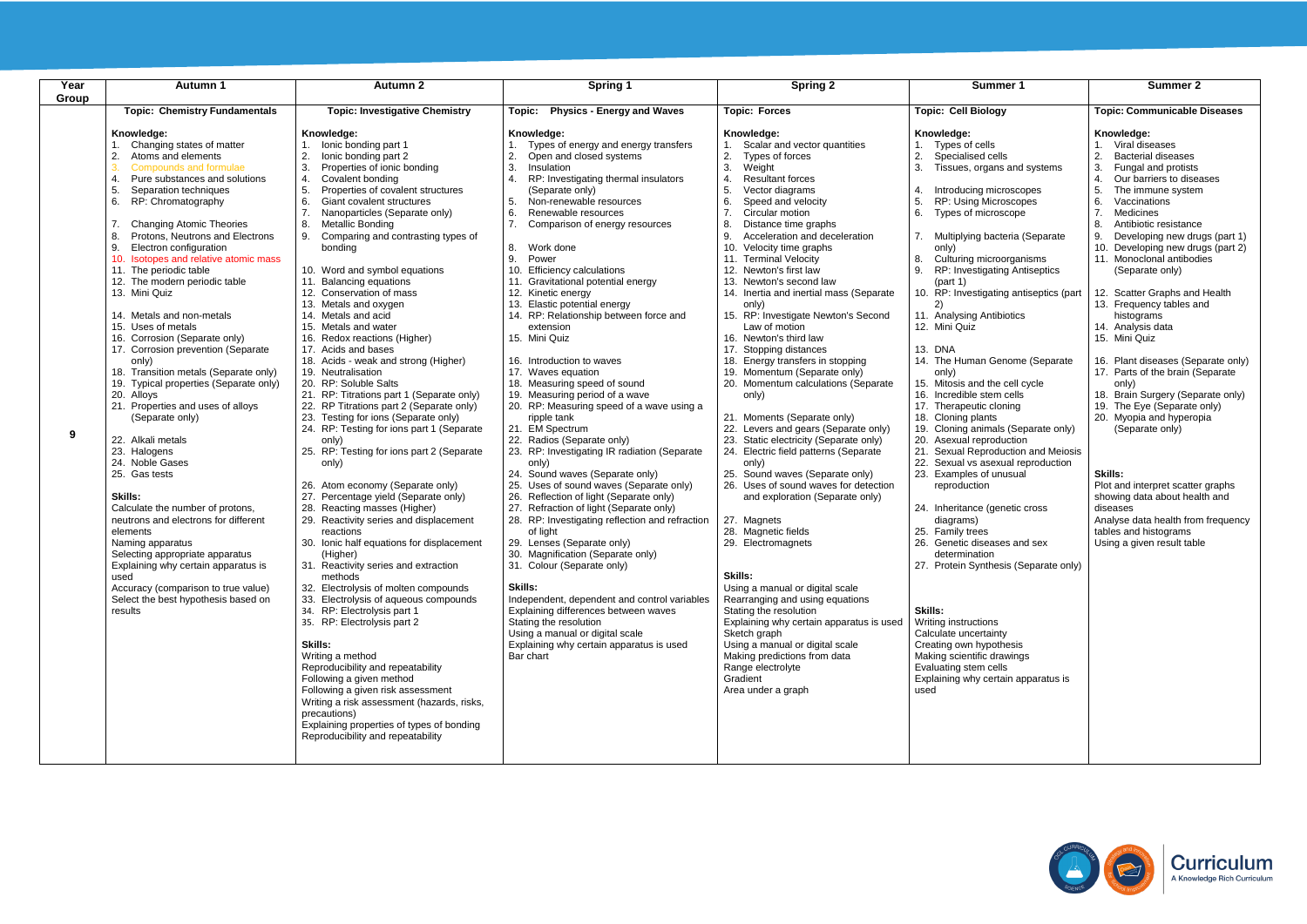| Milestones/outcomes:                             | <b>Milestones/outcomes:</b>                           | Milestones/outcomes:                                      | Milestones/outcomes:                                   | Milestones/outcomes:                                    | Milestones/outcomes:                            |
|--------------------------------------------------|-------------------------------------------------------|-----------------------------------------------------------|--------------------------------------------------------|---------------------------------------------------------|-------------------------------------------------|
| HPA: To know how an isotope is different to an   | HPA: To know how ions move in molten and aqueous      | HPA: To know how to use a ripple tank to measure the      | HPA: To know how to calculate distance, velocity       | <b>HPA:</b> To know the process of therapeutic          | HPA: To know how to analyse a histogram         |
| atom and to be able to calculate relative atomic | electrolysis and to be able to predict the product of | speed of a wave and to be able to use EVERRY to calculate | and acceleration from distance and velocity time       | cloning and to be able to compare the                   | and to be able to explain how bacteria          |
| and relative formula mass                        | reactions between metals and oxygen, water, acids     | velocity from kinetic energy                              | graphs and to be able to calculate velocity after a    | advantages and disadvantages of sexual and              | become resistant to antibiotics                 |
| MPA: To know the difference between atom         | MPA: To know how bonds form and to be able to draw    | MPA: To know the equations for work done, power,          | collision in conservation of momentum questions        | asexual reproduction in different organismal            | <b>MPA:</b> To know how a vaccination works and |
| element, molecule, compound and to be able to    | electron dot-cross diagrams to represent them         | efficiency, GPE, KE EPE, and velocity of a wave and to be | <b>MPA:</b> To know newtons 3 laws of motion and to be | contexts                                                | to be able to describe how a new drug is        |
| describe a particle as either an atom, element,  | Transition: To know ionic bonds form between metal    | able to use EVERRY to answer maths questions requiring    | able to understand the motion of an object from a      | <b>MPA:</b> To know all cell arise from other cells due | produced                                        |
| compound or molecule                             | and non-metal ions, covalent bonds form between       | conversion of units and rearranging                       | distance time of velocity time graph                   | to mitosis and to be able to complete genetic           | Transition: To know the four types of           |
| Transition: To know the structure of an atom and | non-metals and metallic bonds form between metals     | Transition: To know the different stores of energy and to | Transition: To know the different forces acting on     | cross diagrams                                          | pathogens and to be able to describe the        |
| to be able to work out how many protons.         | and to be able to bonds in terms of electrostatic     | be able to describe simple energy transfers               | a moving object and to be able to describe forces      | Transition: To know the organelles of an                | symptoms of HIV, measles, TMV, rose black       |
| neutrons and electrons in an atom                | attraction                                            |                                                           | as contact or non-contact                              | animal, plant and prokaryotic cell and to be            | spot, malaria, gonorrhoea and salmonella        |
|                                                  |                                                       |                                                           |                                                        | able to identify an animal, plant or prokaryotic        |                                                 |
| Oracy:                                           |                                                       |                                                           |                                                        | from a diagram due to the<br>cell                       |                                                 |
| Verbally describe the arrangement of elements on | Oracy:                                                | Oracy:                                                    |                                                        | presence/absence of organelles                          |                                                 |
| the periodic table                               | Use the term electrostatic attraction                 | Use the term energy transfer                              | Oracy:                                                 |                                                         | Oracy:                                          |
|                                                  |                                                       |                                                           | Use the terms balanced and unblanced forces to         |                                                         | Use the term immunity                           |
| Careers: scientist, chemist, pharmacologist,     |                                                       |                                                           | explain changes in momentum                            | Oracy:                                                  |                                                 |
|                                                  | Careers:                                              | Careers:                                                  |                                                        | Use the terms differentiated and specialised            |                                                 |
|                                                  |                                                       |                                                           |                                                        |                                                         | Careers:                                        |
|                                                  |                                                       |                                                           | Careers:                                               |                                                         | Doctor, cleaner, hygeinist,                     |
|                                                  |                                                       |                                                           | F1 car engineer, mechanic, astronaut, sports           |                                                         |                                                 |
|                                                  |                                                       |                                                           | scientist, biomechanical evolutionary biologist        | Careers:                                                |                                                 |
|                                                  |                                                       |                                                           |                                                        | Doctor                                                  |                                                 |
|                                                  |                                                       |                                                           |                                                        |                                                         |                                                 |
|                                                  |                                                       |                                                           |                                                        |                                                         |                                                 |



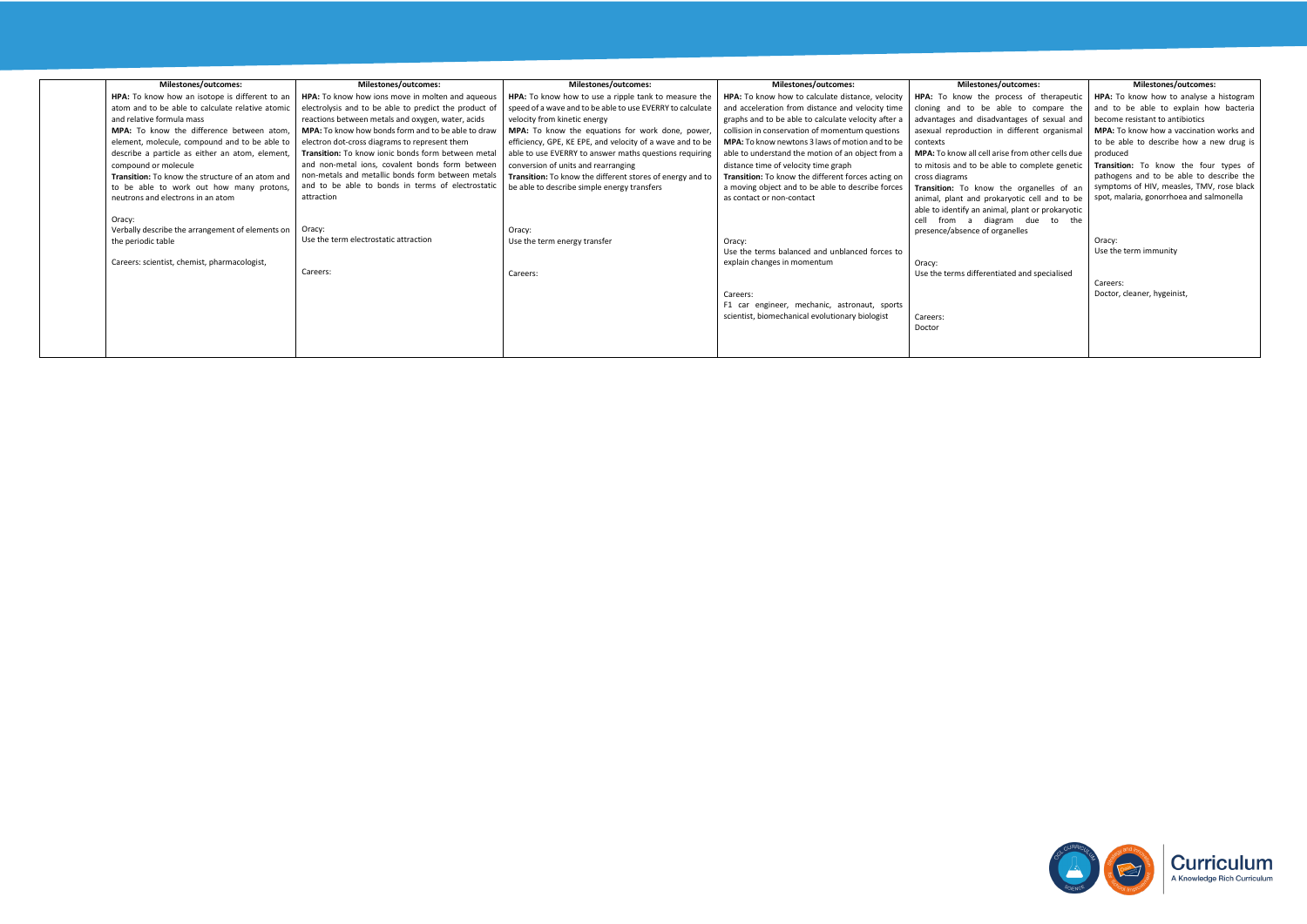| Year  | <b>Autumn 1</b>                                                                                                                                                                                                                                                                                                                                                                                                                                                                                                                                                                                                                                                                                                                                                                                                            | <b>Autumn 2</b>                                                                                                                                                                                                                                                                                                                                                                                                                                                                                                                                                                                                                                                                                                                                                                                                                                                                                                                                                                                                                                                                                                                                                                                                                                                                                                              | <b>Spring 1</b>                                                                                                                                                                                                                                                                                                                                                                                                                                                                                                                                                                                                                                                                                                                                                                                                                                                                                                                                                                                                                                                                       | <b>Spring 2</b>                                                                                                                                                                                                                                                                                                                                                                                                                                                                                                                                                                                                                                                                                                                                                                                                                                                                                                                                                                                                                                                                                                                                                                                                                                                                                                 | Summer 1                                                                                                                                                                                                                                                                                                                                                                                                                                                                                                                                                                                                                                                                                                                                                                                                                                                                                                                                                                                                                                                                                                                                                                                                                                                                                                                                                                                                                                                                                                                           | <b>Summer 2</b>                                                                                                                                                                                                                                                                                                                                                                                                                                                                                                                                                                                                                                                                                                                                                                                                                                                                                                                                                                                                                                                                                                                                                                                                                |
|-------|----------------------------------------------------------------------------------------------------------------------------------------------------------------------------------------------------------------------------------------------------------------------------------------------------------------------------------------------------------------------------------------------------------------------------------------------------------------------------------------------------------------------------------------------------------------------------------------------------------------------------------------------------------------------------------------------------------------------------------------------------------------------------------------------------------------------------|------------------------------------------------------------------------------------------------------------------------------------------------------------------------------------------------------------------------------------------------------------------------------------------------------------------------------------------------------------------------------------------------------------------------------------------------------------------------------------------------------------------------------------------------------------------------------------------------------------------------------------------------------------------------------------------------------------------------------------------------------------------------------------------------------------------------------------------------------------------------------------------------------------------------------------------------------------------------------------------------------------------------------------------------------------------------------------------------------------------------------------------------------------------------------------------------------------------------------------------------------------------------------------------------------------------------------|---------------------------------------------------------------------------------------------------------------------------------------------------------------------------------------------------------------------------------------------------------------------------------------------------------------------------------------------------------------------------------------------------------------------------------------------------------------------------------------------------------------------------------------------------------------------------------------------------------------------------------------------------------------------------------------------------------------------------------------------------------------------------------------------------------------------------------------------------------------------------------------------------------------------------------------------------------------------------------------------------------------------------------------------------------------------------------------|-----------------------------------------------------------------------------------------------------------------------------------------------------------------------------------------------------------------------------------------------------------------------------------------------------------------------------------------------------------------------------------------------------------------------------------------------------------------------------------------------------------------------------------------------------------------------------------------------------------------------------------------------------------------------------------------------------------------------------------------------------------------------------------------------------------------------------------------------------------------------------------------------------------------------------------------------------------------------------------------------------------------------------------------------------------------------------------------------------------------------------------------------------------------------------------------------------------------------------------------------------------------------------------------------------------------|------------------------------------------------------------------------------------------------------------------------------------------------------------------------------------------------------------------------------------------------------------------------------------------------------------------------------------------------------------------------------------------------------------------------------------------------------------------------------------------------------------------------------------------------------------------------------------------------------------------------------------------------------------------------------------------------------------------------------------------------------------------------------------------------------------------------------------------------------------------------------------------------------------------------------------------------------------------------------------------------------------------------------------------------------------------------------------------------------------------------------------------------------------------------------------------------------------------------------------------------------------------------------------------------------------------------------------------------------------------------------------------------------------------------------------------------------------------------------------------------------------------------------------|--------------------------------------------------------------------------------------------------------------------------------------------------------------------------------------------------------------------------------------------------------------------------------------------------------------------------------------------------------------------------------------------------------------------------------------------------------------------------------------------------------------------------------------------------------------------------------------------------------------------------------------------------------------------------------------------------------------------------------------------------------------------------------------------------------------------------------------------------------------------------------------------------------------------------------------------------------------------------------------------------------------------------------------------------------------------------------------------------------------------------------------------------------------------------------------------------------------------------------|
| Group | <b>Topic: Human Biology</b><br><b>Topic: Plant Biology</b>                                                                                                                                                                                                                                                                                                                                                                                                                                                                                                                                                                                                                                                                                                                                                                 |                                                                                                                                                                                                                                                                                                                                                                                                                                                                                                                                                                                                                                                                                                                                                                                                                                                                                                                                                                                                                                                                                                                                                                                                                                                                                                                              | Topic: Nuclear Physics, Radiation and                                                                                                                                                                                                                                                                                                                                                                                                                                                                                                                                                                                                                                                                                                                                                                                                                                                                                                                                                                                                                                                 | <b>Topic: Electricity and Astrophysics</b>                                                                                                                                                                                                                                                                                                                                                                                                                                                                                                                                                                                                                                                                                                                                                                                                                                                                                                                                                                                                                                                                                                                                                                                                                                                                      | <b>Topic: Reacting Substances</b>                                                                                                                                                                                                                                                                                                                                                                                                                                                                                                                                                                                                                                                                                                                                                                                                                                                                                                                                                                                                                                                                                                                                                                                                                                                                                                                                                                                                                                                                                                  | <b>Topic: Humans and the Earth</b>                                                                                                                                                                                                                                                                                                                                                                                                                                                                                                                                                                                                                                                                                                                                                                                                                                                                                                                                                                                                                                                                                                                                                                                             |
| 10    | Knowledge:<br>Aerobic respiration<br>2.<br>Anaerobic respiration<br>3.<br>Fermentation<br>The lungs<br>$\mathbf{4}$<br>5.<br>The heart<br>Blood vessels and blood flow<br>6.<br>Composition of blood<br>Cardiovascular diseases<br>8.<br>9.<br>Mini Quiz<br>10. Disease data 1<br>11. Disease data 2<br>12. Digestion<br>13. Enzymes<br>14. RP: Testing for food groups<br>15. RP: pH and Enzymes<br>16. Reaction rates in the body<br>17. Diffusion<br>18. Kidneys and the function<br>(Separate only)<br>19. Kidneys and ADH (Separate<br>only)<br>20. Dissections and Data<br>(Separate only)<br>Diffusion and Surface area<br>21.<br>22. Diffusion in action<br>Skills:<br>Spotting errors (random,<br>systematic, zero errors)<br>Identifying trends in data from<br>graphs.<br>Independent, dependent and<br>control | Knowledge:<br>Food webs<br>Predator and prey graphs<br>2.<br>3.<br><b>Ecological Sampling techniques</b><br>RP: Quadrats<br>4.<br><b>Distribution patterns</b><br>5.<br>Pyramids of biomass and tropic levels<br>6.<br>Decomposers (Separate only)<br>Plant cells, tissues and organs<br>8.<br>9.<br>Osmosis<br>10. RP: Osmosis 1<br>11. RP: Osmosis 2<br>12. Active transport<br>13. Transpiration & Translocation<br>14. Transpiration investigation<br>15. Photosynthesis<br>16. RP: Photosynthesis<br>17. Using glucose and nitrogen in plants<br>18. Limiting factors (Separate only)<br>19. Inverse square law (Separate only)<br>20. Mini Quiz<br>21. Tropisms (Separate only)<br>22. Plant hormones (Separate only)<br>23. RP: Germination 1 (Separate only)<br>24. RP: Germination 2 (Separate only)<br>25. Carbon Cycle<br>26. Water cycle<br>27. Decay (Separate only)<br>28. Biogas generators (Separate only)<br>29. RP: Decay part 1 (Separate only)<br>30. RP: Decay part 2 (Separate only)<br>31. Biodiversity and human impact<br>32. Maintaining biodiversity<br>33. Food security (Separate only)<br>Skills:<br>Creating own hypothesis<br>Writing a method for ecological techniques<br>Calibrating apparatus<br>Categoric or continuous<br>x-intercepts<br>Median/Mode<br>Scattergraph<br>Using a scale | <b>Magnetism</b><br>Knowledge:<br>Atomic physics<br>Radioactive decay<br>2.<br>3.<br>The three types of decay<br>4.<br>Nuclear equations<br>Half life<br>5.<br>6.<br>Half life calculations<br>Contamination and Irradiation<br>8.<br>Uses of radiation<br>Background radiation<br>9.<br><b>Evaluating hazards</b><br>10.<br>11. Radiation Exam Questions<br>12. Mini Quiz<br>13. Nuclear Fission and Fusion (Separate<br>only)<br>14. Particle model - density and states<br>15. RP: Calculating density<br>16. Changes of state<br>17. Heating and temperature<br>18. Pressure in gases<br>19. Work done and pressure (Separate<br>only)<br>20. Calculating Pressure (Separate only)<br>21. Pressure at different depths (Separate<br>only)<br>22. Floating and sinking (Separate only)<br>The Atmosphere (Separate only)<br>24. Mini Quiz<br>25. Specific heat capacity<br>26. RP: Investigating specific heat<br>capacity<br>27. Latent heat<br>28. Heating and cooling graphs<br>Skills:<br>Drawing magnetic fields.<br>Calculating half-life<br>Using a manual or digital scale | Knowledge:<br><b>Electrical Circuits Introduction</b><br>$\mathbf{2}$<br>Calculating current<br>3.<br>Current in circuits<br>Potential Difference in circuits<br>4<br>5.<br>Resistance in circuits<br>6.<br>RP: Factors affecting resistance<br>Ohm's Law<br>8.<br>Light Dependent Resistors<br>9.<br>Thermistors<br>10.<br>RP: investigating non-ohmic<br>conductors<br>11. Mini Quiz<br>12. Mains electricity and AC & DC<br>13. Plugs<br>14. Power calculations<br>15. Work done calculations<br>16. Equations practice<br>17. National Grid and Transformers<br>18. Transformers structure and<br>equation (Separate only)<br>19. Transformers power equation<br>(Separate only)<br>Solar System (Separate only)<br>20.<br>21.<br>Life Cycle of a star (Separate only)<br>22. Orbits (Separate only)<br>23. Orbits 2 (Separate only)<br>24. Red Shift and Expanding Universe<br>(Separate only)<br>25. The Big Bang Theory (Separate<br>only)<br>26. Dark Mass and Dark Energy<br>(Separate only)<br>27. Black bodies (Separate only)<br>28. Radiation and the Earth (Separate<br>only)<br>Skills:<br>Draw electrical circuits and circuit<br>symbols.<br>Using and rearranging equations<br>Naming apparatus<br>Using a manual or digital scale<br>Sketch graph<br>Suggest explanations for the conclusion | Knowledge:<br>Exothermic and endothermic reactions<br>2.<br>RP Temperature Changes<br>3.<br>Reaction profiles<br>Bond energies<br>4.<br>Chemical cells and voltage<br>5.<br>6.<br>Rechargeable and non-rechargeable<br>batteries<br>Fuel Cells (Separate only)<br>Half equations for fuel cells (Separate only)<br>8.<br>Measuring the rate of reaction<br>9.<br>10. Factors affecting rates of reaction<br>11. Drawing rates of reaction graphs<br>12. RP: Factors affecting rates of reaction<br>13. Catalysts<br>14. Mini Quiz<br>15. Reversible reactions<br>16. Chatelier Principle (Higher)<br>17. Factors affecting equilibrium (Higher)<br>18. Word equations and conservation of mass<br>(Combined only)<br>19. Relative Formula Mass (Combined only)<br>20. Atom economy (Separate only)<br>21. Percentage Yield (Separate only)<br>22. Reacting Masses (Combined only)<br>23. Calculating mass of a solute<br>24. Calculating moles in a solution (Separate<br>only)<br>25. Using titration to calculate concentration<br>(Separate only)<br>26. RP: Titrations Part 1<br>27. RP: Titrations Part 2<br>28. Explaining concentration (Separate only)<br>29. Calculating gas volume from relative<br>formula mass (Separate only)<br>30. Calculating gas volumes from balanced<br>equations (Separate only)<br>Skills:<br>Drawing graphs<br>Drawing lines of best fit<br>Calculating rates of reaction<br>Calculations involving moles, mass and Mr<br>Stating the resolution<br>Spotting anomalies and reasons for these | Knowledge:<br>The Early Earth's Atmosphere<br>2.<br>Theories of the atmosphere<br>3.<br>The Greenhouse Effect<br>$\overline{4}$<br>Effects of global warming<br>5 <sub>1</sub><br>Reducing our carbon footprint<br>6.<br>The Harmful Effects of<br>Combustion<br>Resources used by humans<br>Sustainable development<br>8.<br>9.<br>Potable Water<br>10. Desalination<br>11. Evaluating potable water<br>methods<br>12. RP Analysing water samples<br>13. Waste Water<br>14. Sewage Treatment<br>15. Mini Quiz<br>16. Phytomining and bioleaching<br>17. Life Cycle Assessment<br>18. Reduce, Reuse, Recycle<br>19. Ceramics (Separate only)<br>20. Polymers (Separate only)<br>21. Thermosetting and<br>thermosetting polymers<br>(Separate only)<br>22. Glass (Separate only)<br>23. Reducing our human impact<br>(Separate only)<br>24. The Haber process 1 (Separate<br>only)<br>25. Conditions graphs (Separate<br>only)<br>26. The Haber process 2 (Separate<br>only)<br>27. NPK Fertilisers<br>Skills:<br>Writing instructions<br>Evaluating theories of how the<br>atmosphere has changed<br>Describing the effect of different<br>factors on chemical processes e.g.<br>Haber process<br>Suggest explanations for the |
|       |                                                                                                                                                                                                                                                                                                                                                                                                                                                                                                                                                                                                                                                                                                                                                                                                                            | Use and explain sampling techniques                                                                                                                                                                                                                                                                                                                                                                                                                                                                                                                                                                                                                                                                                                                                                                                                                                                                                                                                                                                                                                                                                                                                                                                                                                                                                          |                                                                                                                                                                                                                                                                                                                                                                                                                                                                                                                                                                                                                                                                                                                                                                                                                                                                                                                                                                                                                                                                                       |                                                                                                                                                                                                                                                                                                                                                                                                                                                                                                                                                                                                                                                                                                                                                                                                                                                                                                                                                                                                                                                                                                                                                                                                                                                                                                                 | Tangents                                                                                                                                                                                                                                                                                                                                                                                                                                                                                                                                                                                                                                                                                                                                                                                                                                                                                                                                                                                                                                                                                                                                                                                                                                                                                                                                                                                                                                                                                                                           | conclusion                                                                                                                                                                                                                                                                                                                                                                                                                                                                                                                                                                                                                                                                                                                                                                                                                                                                                                                                                                                                                                                                                                                                                                                                                     |



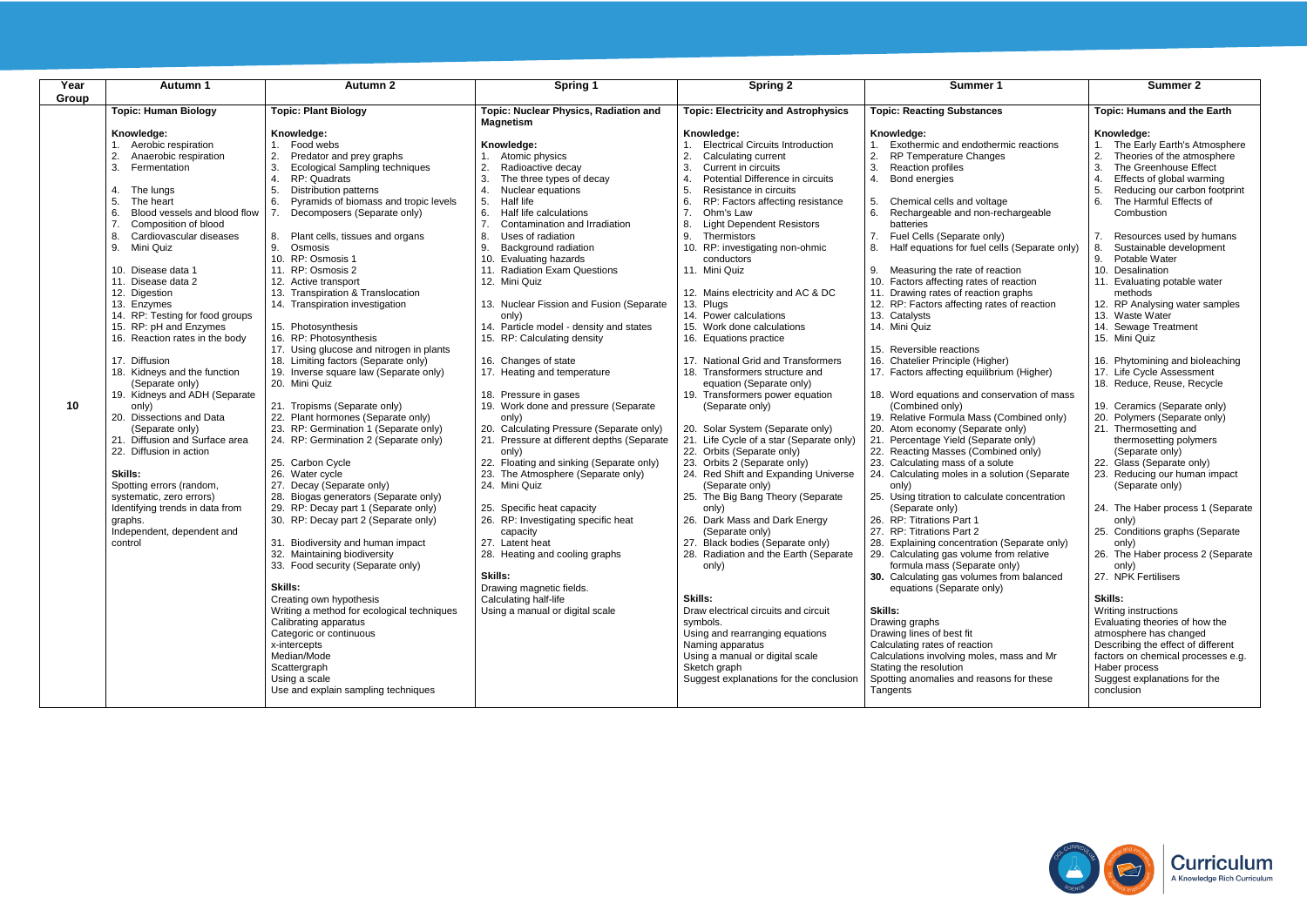| Year  | <b>Autumn 1</b>                       | <b>Autumn 2</b>                                | Spring 1                                  | <b>Spring 2</b>                         | Summer 1            | <b>Summer 2</b> |
|-------|---------------------------------------|------------------------------------------------|-------------------------------------------|-----------------------------------------|---------------------|-----------------|
| Group |                                       |                                                |                                           |                                         |                     |                 |
|       | <b>Topic: Evolution and Systems</b>   | <b>Topic: Organic Chemistry &amp; polymers</b> | <b>Topic: Application of forces</b>       | Interleaved practice and application to | <b>Topic: Exams</b> |                 |
|       | Knowledge:                            |                                                |                                           | different contexts                      |                     |                 |
|       | Natural selection and evolution       | Knowledge:                                     | Knowledge:                                |                                         |                     |                 |
|       | Evolutionary trees                    | Crude Oil                                      | Magnets                                   | Address gaps in knowledge and build on  |                     |                 |
|       | Selective breeding                    | Alkanes                                        | 2.<br>Magnetic fields                     | links between different topics when     |                     |                 |
|       | Genetic engineering and               | Alkenes<br>3                                   | 3<br>Electromagnets                       | applied to a range of scenarios         |                     |                 |
|       | modification                          | <b>Bromine Test</b><br>4                       |                                           |                                         |                     |                 |
|       |                                       |                                                | The Motor Effect (Flemings' left hand     | <b>Biology Paper 2</b>                  |                     |                 |
|       | The nervous system                    | <b>Fractional Distillation</b>                 | rule)                                     | <b>Chemistry Paper 2</b>                |                     |                 |
|       | 6<br>Reflex arcs                      | 6.<br>The Fractions                            | Magnetic Flux Density (Higher)            | <b>Physics Paper 2</b>                  |                     |                 |
|       | RP: Investigating human reaction      | Cracking 1                                     | 6.<br>Generating electricity              |                                         |                     |                 |
|       | time                                  | 8.<br>Cracking 2                               |                                           | Physics Paper 1                         |                     |                 |
|       | Homeostasis<br>8                      | 9.<br>Ceramics (Combined only)                 | Radio waves (Separate only)               | <b>Chemistry Paper 1</b>                |                     |                 |
|       | Thermoregulation (Separate only)      | 10. Polymers (Combined only)                   | 8<br>Sound waves (Separate only)          | <b>Biology Paper 1</b>                  |                     |                 |
| 11    | 10. Mini Quiz                         | 11. Thermosetting and thermosoftening          | 9.<br>Uses of sound waves (Separate only) |                                         |                     |                 |
|       |                                       | (Combined only)                                | 10. Applications of the motor effect and  |                                         |                     |                 |
|       | 11. The Endocrine system              | 12. Glass (Combined only)                      | generator effect (Separate only)          |                                         |                     |                 |
|       | 12. Negative feedback loops (Separate | 13. Reducing our human impact (Combined        | Par                                       |                                         |                     |                 |
|       | only)                                 | only)                                          | 11. National Grid and Transformers        |                                         |                     |                 |
|       | 13. Controlling glucose               |                                                | (Separate only)                           |                                         |                     |                 |
|       | 14. Controlling water (Separate only) | 14. Organic Compound diagrams (Separate        | 12. Transformer structure (Separate only) |                                         |                     |                 |
|       | 15. Diabetes                          | only)                                          | 13. Transformer power equation (Separate  |                                         |                     |                 |
|       |                                       | 15. Alkene reactions 1 (Separate only)         | only)                                     |                                         |                     |                 |
|       | 16. Hormones and the Menstrual cycle  | 16. Alkene reactions 2 (Separate only)         |                                           |                                         |                     |                 |
|       | (Higher)                              | 17. The Alcohols (Separate only)               | Skills:                                   |                                         |                     |                 |
|       | 17. Contraception                     | 18. Alcohol reactions (Separate only)          | Analysing graphs                          |                                         |                     |                 |
|       | 18. Embryo screening                  | 19. Fermentation (Separate only)               | Using a manual or digital scale           |                                         |                     |                 |
|       | 19. IVF (Higher)                      | 20. Carboxylic acid reactions (Separate        | Significant figures and rounding          |                                         |                     |                 |
|       | 20. Comparing nervous and hormonal    | only)                                          | Calculate gradients                       |                                         |                     |                 |
|       | responses                             |                                                | Selecting appropriate apparatus           |                                         |                     |                 |

| Milestones/outcomes:                      | Milestones/outcomes:                                     | <b>Milestones/outcomes:</b>                             | Milestones/outcomes:                                   | Milestones/outcomes:                                            |
|-------------------------------------------|----------------------------------------------------------|---------------------------------------------------------|--------------------------------------------------------|-----------------------------------------------------------------|
| HPA: To know the relationship between     | HPA: To know the uses of glucose in a plant and to be    | <b>HPA:</b> To know how increasing temperature affects  | <b>HPA:</b> To know how transformers increase the      | HPA: To know how pressure, temperature and                      |
| surface area and volume and to be able to | able to describe how the reactants for photosynthesis    | internal energy (and its constituent parts, kinetic and | efficiency of energy transfer and to be able to        | concentration effect the position of an equilibrium in term     |
| describe how the reactants for aerobic    | arrive in the chloroplasts of palisade cells and how the | potential energy) and to be able to explain how this    | explain how light and temperature cause the            | of Le Chateliers principle and to be able to calculate total    |
| respiration are brought to a cell via the | products are distributed through the plant via the       | results in specific heat capacity and specific latent   | resistance of an LDR and thermistor to change          | energy changes in a reaction from bond energies                 |
| digestive system, cardiovascular system   | phloem                                                   | heat                                                    | <b>MPA:</b> To know the equations for current, charge, | <b>MPA:</b> To know collisions theory and to be able to explain |
| and the respiratory system                | <b>MPA:</b> To know how osmosis is the movement of water | MPA: To know the three types of nuclear decay and       | resistance, power and work done and to be able         | how the rate of reaction will be affected by the change in      |
| MPA: To know the difference between       | from a dilute to a more concentrated area through a      | to be able to complete decay equations for alpha and    | to use EVERRY to answer maths questions                | conditions (catalyst, concentration, pressure, temperature,     |
| arteries, veins and capillaries and to be | partially permeable membrane and to be able to           | beta decay, explaining beta decay as a neutron          | requiring conversion of units and rearranging          | surface area)                                                   |
| able to describe how oxygen and carbon    | describe the carbon and water cycle                      | decaying to a proton and electron                       | Transition: To know the difference between a           | <b>Transition:</b> To know what exothermic and endothermic      |
| dioxide diffuse across the alveoli and    | Transition: To know photosynthesis uses the energy       | Transition: To know the 4 main changes of state and     | parallel and series circuit and to be able to use      | reactions are and to be able to identify whether a reaction     |
| capillaries                               | from sunlight to synthesise glucose from carbon dioxide  | to be able to describe how temperature increase         | EVERRY to calculate simple equations that do not       | is endothermic or exothermic from a temperature change          |
| Transition: To know respiration is the    | and water and to be able to describe a food chain using  | leads to melting and vaporisation and how cooling       | require conversion or rearranging                      | (including when the change is between negative and              |
| process that RELEASES energy from         | the words producer, consumer, predator, prey,            | leads to condensation and freezing                      |                                                        | positive numbers)                                               |
| glucose and to be able to write the word  | herbivore, omnivore, carnivore                           |                                                         |                                                        |                                                                 |
| and symbol equations for aerobic and      |                                                          |                                                         |                                                        |                                                                 |
| anaerobic respiration                     |                                                          |                                                         | Oracy:                                                 |                                                                 |
|                                           |                                                          | Oracy:                                                  | Correctly use the words current and potential          | Oracy:                                                          |
|                                           | Oracy:                                                   | Use the term vaporisation to mean evaporation or        | difference                                             | Use the term collision theory and the term activation energy    |
| Oracy:                                    | Use the terms energy and biomass                         | boiling                                                 |                                                        | Use the tier 2 word: sufficient                                 |
| Use the terms respiration (not in         | Use the term concentration gradient                      | Use the term decay                                      |                                                        |                                                                 |
| reference to breathing)                   |                                                          |                                                         | Careers:                                               |                                                                 |
| Use the term concentration gradient       |                                                          |                                                         |                                                        | Careers:                                                        |
|                                           | Careers:                                                 | Careers:                                                |                                                        |                                                                 |
| Careers:                                  |                                                          |                                                         |                                                        |                                                                 |
|                                           |                                                          |                                                         |                                                        |                                                                 |

| itcomes:                                                                                                                                                                                                                                                                                                       | Milestones/outcomes:                                                                                                                                                                                                                                                                                                                                                                                                                                                                                                                                      |
|----------------------------------------------------------------------------------------------------------------------------------------------------------------------------------------------------------------------------------------------------------------------------------------------------------------|-----------------------------------------------------------------------------------------------------------------------------------------------------------------------------------------------------------------------------------------------------------------------------------------------------------------------------------------------------------------------------------------------------------------------------------------------------------------------------------------------------------------------------------------------------------|
| sure, temperature<br>and<br>n of an equilibrium in term<br>be able to calculate total<br>n bond energies<br>and to be able to explain<br>affected by the change in<br>on, pressure, temperature,<br>thermic and endothermic<br>dentify whether a reaction<br>om a temperature change<br>s between negative and | <b>HPA:</b> To know how phytomining and<br>bioloeaching can be used as sustainable<br>alternatives and to be able to describe the<br>greenhouse effect in terms of short and long<br>wavelength radiation<br><b>MPA:</b> To know how the oceans formed and<br>how atmospheric carbon dioxide decreased<br>and to be able to complete a life cycle<br>assessment<br><b>Transition:</b> To know the difference between<br>early<br>atmosphere<br>modern<br>the<br>and<br>atmosphere and to be able to describe how<br>to make potable water from freshwater |
| the term activation energy                                                                                                                                                                                                                                                                                     | Oracy:<br>Use the terms sustainable<br>Be able to discuss the causes and effects of<br>climate change<br>Careers:<br>Being a human on earth now                                                                                                                                                                                                                                                                                                                                                                                                           |